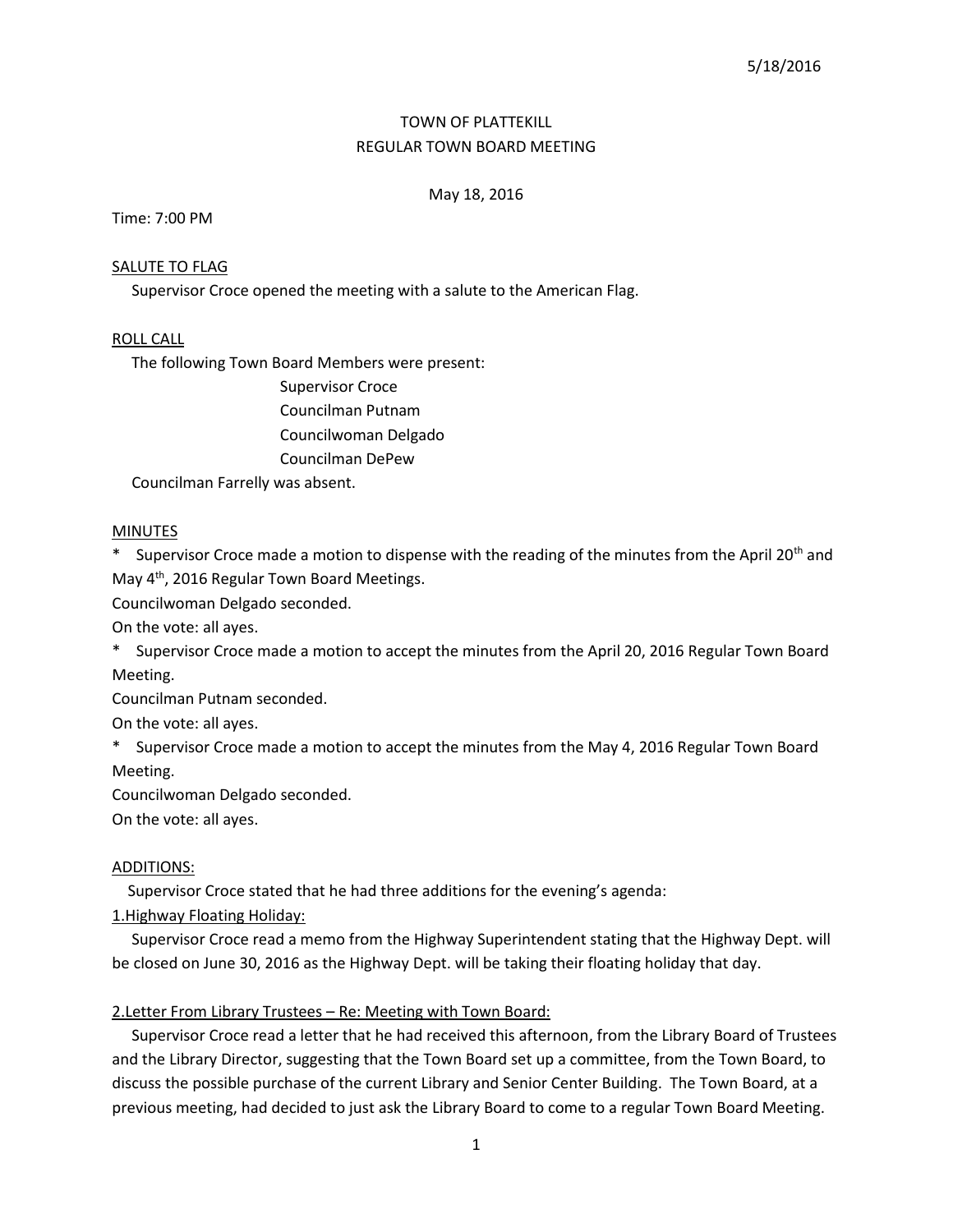Councilman Putnam stated that he thought it might be a better idea to have a committee to discuss the possible purchase, instead of doing it on the open floor at a Town Board Meeting.

 Councilwoman Delgado and Councilman DePew stated that they would be the committee if the rest of the Town Board was in agreement.

\* Councilwoman Delgado made a motion to appoint Councilwoman Delgado and Councilman DePew as an exploratory committee for the discussion of the possible transfer of property located at 2047 Rt. 32 in Modena.

Councilman Putnam seconded. On the vote: all ayes.

#### 3.Employee Union Contract:

 Supervisor Croce stated that he has been working on the renewal of the Employee Union Contract and there are not too many changes from the last one. He stated that this contract will run from January 1, 2016 to December 31, 2018 and there will be compensation increases of 2% increase as of January first 2016, another 2% as of January 17 and again an increase of 2% as of January 2018. stated that they have also agreed to purchase a jacket for the Assessor, per contract, to wear with the Town emblem so that when he goes out in the field he will be easily identified. He stated that there were a few other housekeeping types of items that are inconsequential . He stated that he would get copies to the rest of the Town Board for their review.

#### PUBLIC INPUT

 Mr. and Mrs. Lundy were present to inform the Town Board that they were still having an issue with their neighbor's chickens. It seems that they did put up the fence, but the chickens are still able to roam free and have made a mess of their yard. They wanted to know if the Town Board has decided to look into adopting a local law on owning chickens.

 Supervisor Croce stated that the Town Board had not moved on a local law and he was not sure that he wanted to have a local law involving chickens or other types of fowl. He stated that he felt this as a civil matter and that they should take the neighbor to court. He stated that he did not feel that a local law would be a cure-all for this situation.

 Councilwoman Delgado stated that she did not think she would be in favor of a local law either. Councilman Putnam stated that he has heard of other complaints about chickens and roosters.

 Councilman DePew stated that he felt this situation would be a type of harassment and felt that they could go to civil court. He stated that he felt they could file a civil action.

There was discussion on what type of local law they would adopt.

 Supervisor Croce stated that he remembered seeing a draft law from another area Town, but it mostly dealt with roosters. He suggested that if it could be something simple like "keep your livestock on your own property", then maybe he could see adopting something like that. He stated that he felt the owner of the chickens was being unreasonable. He asked the other Town Board members if they would be interested in something saying that you are required to keep your own animals, livestock or something like that, on your own property.

The other Town Board members stated yes.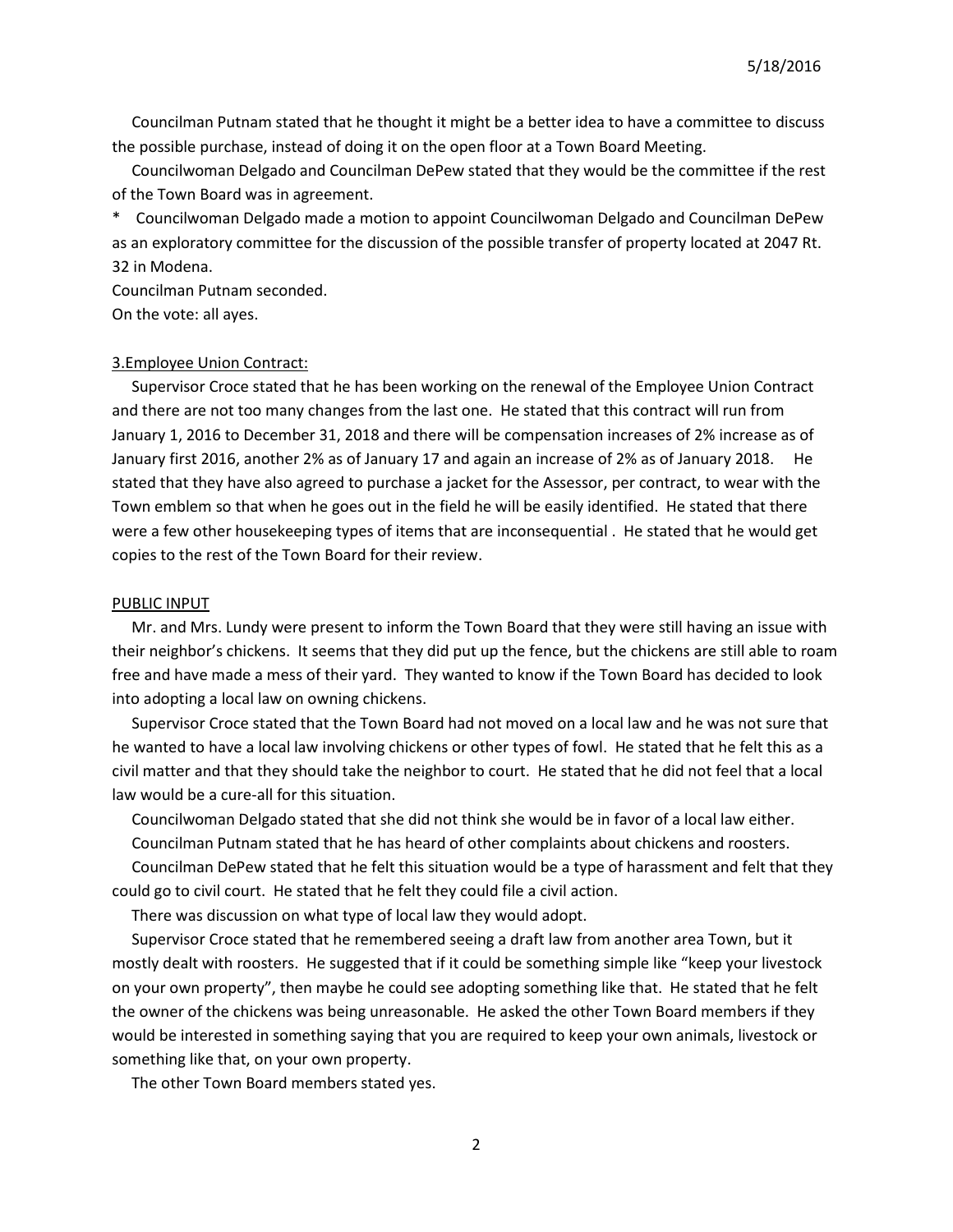Mrs. Gilman stated that up until last fall, there was a group of chickens that were constantly at Stewarts. She stated that she doesn't see them there anymore.

 Supervisor Croce stated yes, he remembered them being there. But someone must have spoken to the owners because he has not seen them there lately.

 Councilman DePew stated that the Town Board would take their comments into consideration, but for now, he would suggest that Mr. and Mrs. Lundy could proceed to take them to court. He stated that he did not want to ignore them, but if we adopt something it has to be for all residents and they would not be making a law just for one situation.

 Supervisor Croce asked that they keep in touch with him so he could let the Town Board members know if something is worked out.

 Mr. Tom Wilkin, a resident from New Hurley Road and member of the Planning Board, stated that when the new Town Codes were being adopted in 2005, they pulled the codes on fowl because there was an issue on the way the number of fowl was counted. They counted in "units" instead of simple numbers.

 Mr. and Mrs. Lundy stated that they would keep the Town Board informed on what happens in civil court.

Mrs. Figueroa asked the Town Board if the Wallkill School Budget passed?

Supervisor Croce stated that he heard Wallkill passed, but Highland didn't.

Mrs. Figueroa asked then can he explain if the taxes are going up?

 Supervisor Croce stated that the Town does not have anything to do with the School District budget. He stated that she should contact someone on the School Board or attend one of their meetings. He stated that the Town Board only deals with the Town Budget.

There were no further comments or questions from the Public.

\* Supervisor Croce made a motion to close the Public Input section of the meeting at 7:30 PM. Councilman DePew seconded.

On the vote: all ayes.

 Supervisor Croce stated that, due to computer problems here at the Town Hall, we did not receive a monthly report from the Building Dept. or the Assessor's Office. We will double up on these reports next month.

### SECTION 1 - POLICE DEPARTMENT MONTHLY REPORT FOR APRIL 2016

 Supervisor Croce read the Police Dept. Monthly Report for April 2016. He stated that there were 269 documented calls for service with a total number of traffic tickets at 110. There were 11 motor vehicle accidents with 4 people reporting injuries.

 Supervisor Croce did not read the Arrest Blotter and informed everyone that a copy of this complete report could be obtained at the Town Clerk's Office.

 Supervisor Croce read the Detective Report which stated that the Detectives worked on these cases: 1 Burglary  $2^{nd}$  and 1 Burglary  $3^{rd}$ , 1 unattended death, 1 motor vehicle accident, 2 petit Larcenies, 2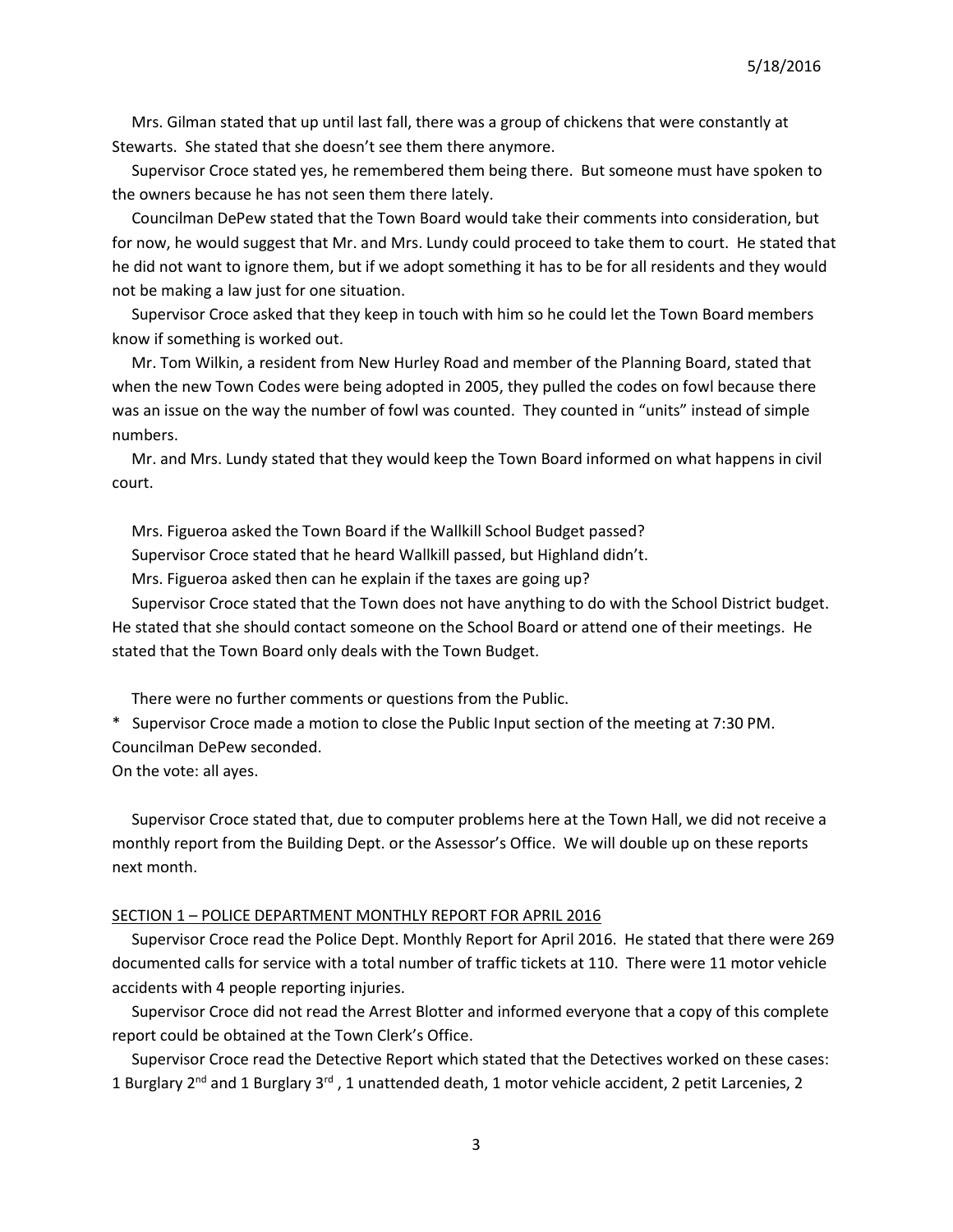Grand Larcenies 1 Public Lewdness and 1 Fraud. They also closed the following cases; 1 Burglary  $2^{nd}$ , 1 Public Lewdness and 1 Grand Larceny. There was one Warrant drawn for Grand Larceny.

 Supervisor Croce read that the Annual Bruce Loertscher Memorial Scholarship Pig Roast has been scheduled for Sunday, June 12, 2016 at 1:00 PM, at the Thomas Felten Park. Tickets are \$20.00 per person and can be obtained at the Town Clerk's Office or from any of the officers. Last year they were able to give four \$500.00 scholarships to graduating students, one from each of the School Districts in Town. He stated that he felt this was a very worthwhile event and suggested that anyone who is able to attend; should.

 Supervisor Croce finished by reading that Willard Sutton, who has been a Plattekill Police Officer for the past 32 years will be retiring on June 30, 2016. Officer Sutton will be missed by all who have come to know him and love him as a person and professionally. He has been an outstanding officer and he will be missed.

### SECTION 2 – DOG CONTROL

 Councilwoman Delgado read the Dog Control Report from April 2016. She read that there were 12 calls to service from the Plattekill PD, State Police or the Ulster County Sherriff's Dept. She read that he responded to 2 active complaints and that there were currently no open cases, no stray dogs impounded, no tickets issued and there were no dogs in the kennel.

 Councilwoman Delgado finished by reading that Mr. McKee had received a number of calls regarding wild animals. He wanted to remind residents that there are natural life cycles of wild animals that are indigenous to our area and they should not be interfered with. He stated that the slogan "If you care, Leave it there" should be followed unless there is an immediate threat to public safety.

## SECTION 3 – RECREATION REPORT

 Supervisor Croce read the May 2016 Monthly Report for the Recreation Dept. He read that Summer Camp Registration was still open and that she had 52 Campers signed up so far and the weeks are evenly split for 5 and 6 weeks. Registration will be open until June  $4<sup>th</sup>$ .

 Supervisor Croce read that the first Camp Staff Meeting will be on June 8, 2016 and she is still looking for a lifeguard and an EMT if anyone knows of someone who might be interested in either of these jobs.

 Supervisor Croce read that the Senior Spring Picnic will be held on June 18, 2016 at 12:00 noon at the Clintondale Friends Social Hall. There is no charge for seniors, but reservations are required and can be made by leaving a voicemail for Stephanie on her phone at the Town Hall.

 Supervisor Croce read that Spring Sports Programs are almost done with 2 weeks left and they have averaged approximately 20 children at each sport.

 Supervisor Croce finished by reading that there will be a Summer Camp Float in the Memorial Day Parade and any campers that would like to ride on the float are invited to do so. Contact Stephane or check the Facebook page for details.

## SECTION 4 – HIGHWAY AGREEMENT FOR THE EXPENDITURE OF HIGHWAY MONEYS

 Supervisor Croce stated that the Highway Superintendent has put together his annual Agreement for the Expenditure of Highway Moneys for expenditures on repairs and purchases for 2016. The Town Board is asked to review and sign the Agreement, which is attached to these minutes.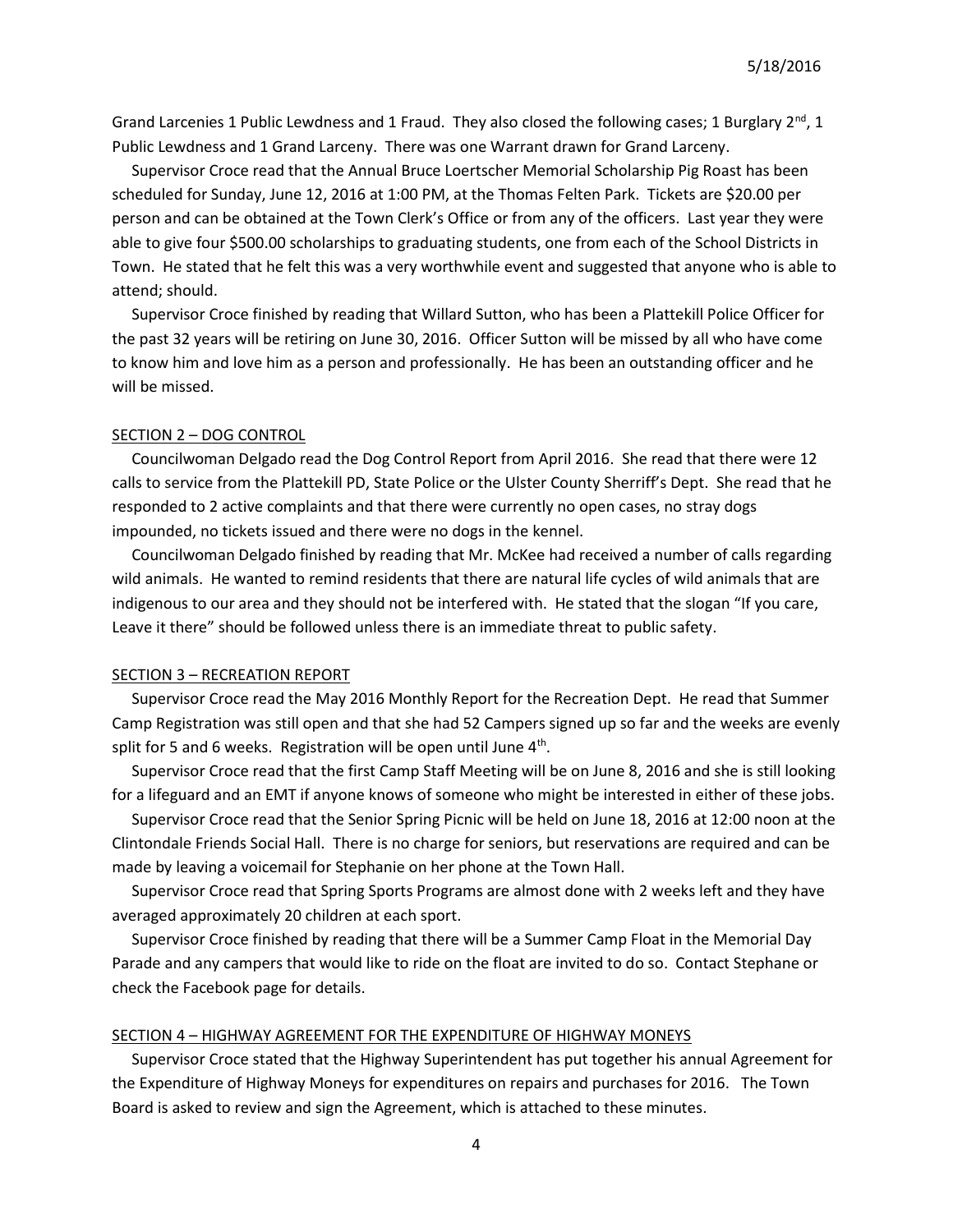\* Councilman DePew made a motion to accept the Agreement of the Expenditure of Highway Moneys that is attached to these minutes.

Councilwoman Delgado seconded.

On the vote: all ayes.

#### SECTION 5 – PURCHASE OF LAPTOP COMPUTER FOR PUBLICIST

 Councilman DePew stated that he did a lot of research on many different companies to find a computer that would be suitable for the Town Publicist. He stated that he also looked into obtaining an external hard drive for storage and a case to keep it safe. He stated that he looked locally and through the State Contracts.

 He obtained many price quotes, but for the record, he received a price quote from Best Buy of \$988.00, a price quote from Staples of \$982.00 and a price quote from Dell at 812.00. The \$812.00 price quotes include 1 terabyte of external hard drive for \$79.00 and a case somewhere between \$30.00 to \$35.00. He stated that the prices quotes could go up 3% if we do not act on this within 30-days of the quote.

 There was some discussion that this was not a State Bid price quote, but it was a quote directly from Dell with the programs needed by the Publicist to manipulate data and pictures. It is from a State Vendor.

\* Councilman DePew made a motion to move to purchase the Inspiron 17 – 5000 series Lap Top (customer #5068168), a carrying case and 1 terabyte of external hard drive at a cost of up to \$850.00. Councilwoman Delgado seconded.

On the vote: all ayes.

## SECTION 6 – BASKETBALL EQUIPMENT

 Councilman DePew stated that he had obtained some price quotes from three different companies for purchasing new backboards and whoops for the basketball area located in the corner of the Town Hall parking lot. He stated that he received price quotes for steel and aluminum backboards. He felt the aluminum ones would withstand the weather better than the steel.

Councilman DePew stated the price quotes from three different companies:

- 1. BSN Sports 2 steel backboards, 2 hoops & 4 nets came to \$1,283.83.
- 2. School Outfitters 2 aluminum backboards, 2 hoops & 6 nets came to \$1,222.52.
- 3. Gopher had 2 backboard systems, 2 hoops & 4 nets came to \$1,044.56.

 Councilman DePew stated that the lesser priced equipment would be what the Town would normally purchase, however he felt that the equipment from School Outfitters would be the better choice, as they were made of aluminum and offered 6 nets.

 Mr. Wager, the Highway Superintendent and Facilities Manager for the Town, stated that the mounting brackets on the School Outfitters equipment also matches up with what we currently have. He also stated that he has discussed the price quote with Councilman DePew and there is enough in the 2016 budget to cover this expense.

 Councilman DePew stated that he would also suggest that the Town Board also approve an additional \$200.00 for extra costs in case there is some concrete or welding needed.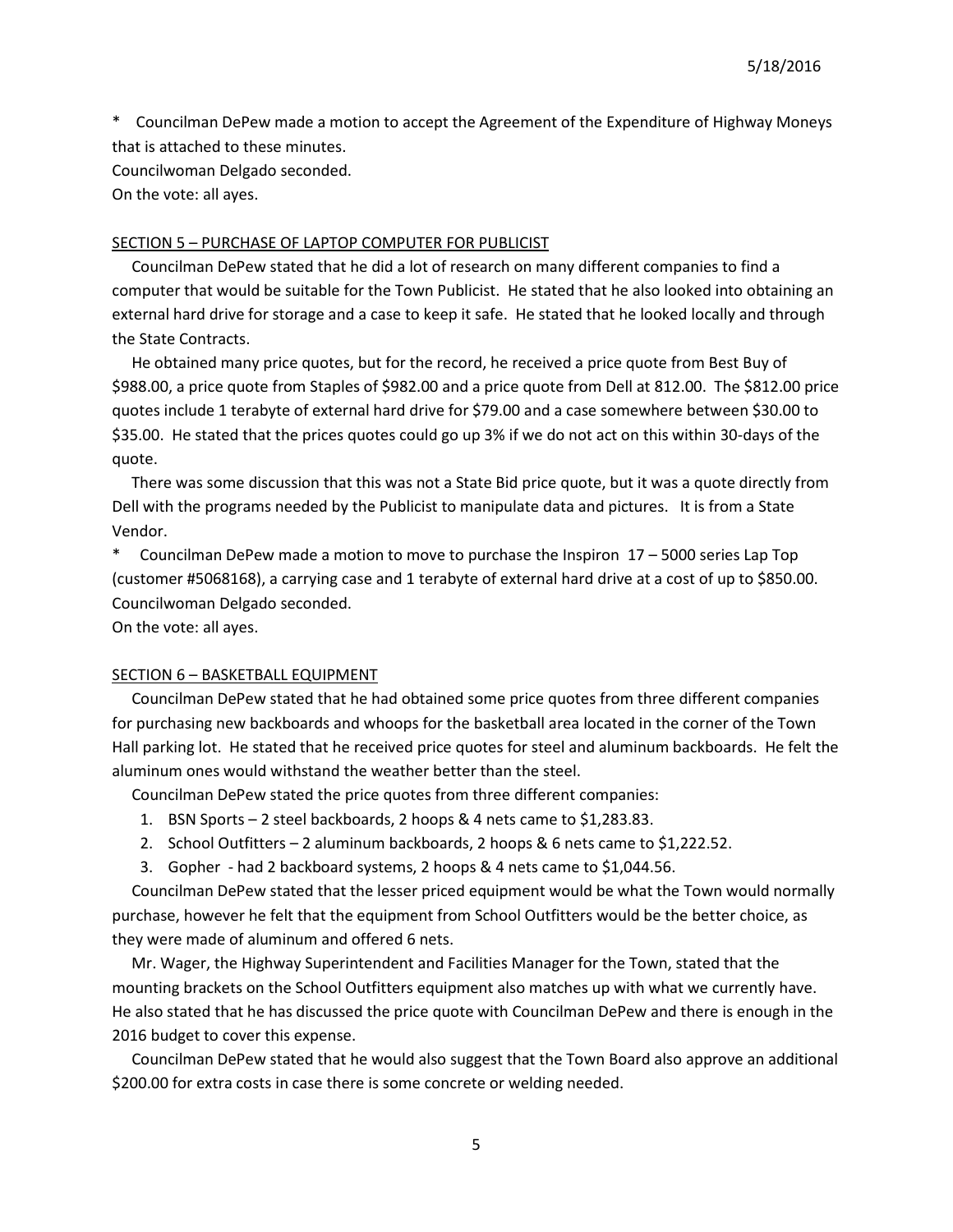\* Councilwoman Delgado made a motion to purchase Basketball equipment from School Outfitters at a cost of \$1,422.52 to fix the Basketball Court in the Town Hall parking lot.

Councilman Putnam seconded.

On the vote: all ayes.

## SECTION 7 – BAND FOR THE RED, WHITE & BLUE CELEBRATION – JULY 9, 2016

 Councilman DePew stated that he had called many bands to try to obtain price quotes for playing at the Fireworks Celebration on July 19<sup>th</sup>. He stated that many bands were already busy that day, however he did receive prices from the following four bands:

- 1. The Blurbs, from Dutchess County, music from the 1960's to 1990's = \$400.00 (4 people)
- 2. Ponytails, a 1960's cover band = \$500.00 (3 women)
- 3. Breaking Justice Band, all types of music w/own speaker system = \$300.00 (4 people) (Nancy is donating her time, only paying for three people)

4. Touch of Rhythm Band, has played many venues in the Hudson Valley = \$800.00 (4 people) \* Councilman Putnam made a motion to hire the Breaking Justice Band at a cost of \$300.00 to play at the Red, White & Blue Celebration on July 9<sup>th</sup>, with a rain date of July 10<sup>th</sup>, 2016 from 5:00 to 9:00 PM. Supervisor Croce seconded.

On the vote: all ayes.

## SECTION 8 – ULSTER COUNTY EMERGENCY RESPONSE TEAM RESOLUTION #10

 Supervisor Croce explained that the Town of Plattekill adopts a resolution each year to continue our agreement with the Plattekill Police Dept. and the Ulster County Emergency Response Team. Membership in the UCERT task force will benefit the Town in that it will create a specialized unit to provide a rapid tactical response team in case there was a critical incident within our Town and will also serve as a resource for the Town of Plattekill police and law enforcement agencies within the County. He stated that he spoke with the Chief of Police, Joe Ryan, and he was in favor of the Town adopting this resolution.

Supervisor Croce made a motion to adopt the following resolution:

# TOWN OF PLATTEKILL TOWN BOARD RESOLUTION #10 OF 2016

# ULSTER COUNTY EMERGENCY RESPONSE TEAM

 **WHEREAS,** various town police departments in the County of Ulster, together with the Ulster County Sheriff's Office and the SUNY New Paltz Campus Police Department, as Member Agencies, seek to cooperate and act collectively as an emergency response team, such task force known as the Ulster County Emergency Response Team (hereinafter referred to as "UCERT"), and

 **WHEREAS,** the mission of UCERT is to achieve maximum coordination and cooperation, through utilizing the combined resources of Member Agencies, to support the various municipalities within the County of Ulster with a rapid tactical response to critical incidents, and

 **WHEREAS,** membership in the UCERT task force will benefit the Town of Plattekill in that it will create a specialized unit to provide a rapid tactical response to critical incidents and serve as a resource for the Town of Plattekill police and law enforcement agencies within the County, and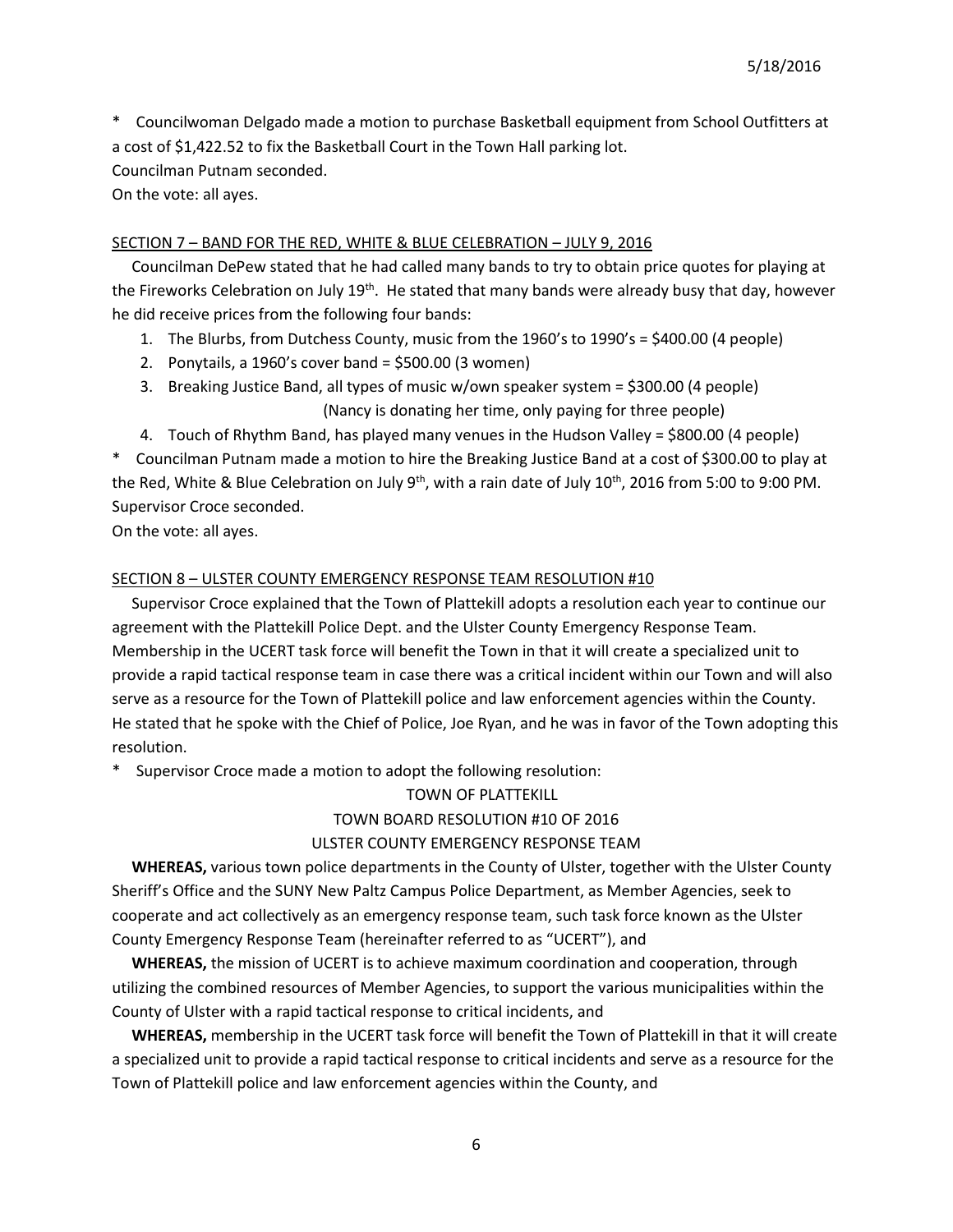**WHEREAS,** the Town Board has reviewed the inter-municipal Cooperative Agreement (Ulster County Emergency Response Team) proposed by the Ulster County Sheriff, a copy of which is annexed hereto and made a part of this resolution, and

 **WHEREAS,** the Police Chief of the Town of Plattekill has also reviewed the annexed inter-municipal Cooperative Agreement and has recommended that the Town Board approve the agreement,

 **NOW, THEREFORE, BE IT RESOLVED,** that upon a motion by Supervisor Croce and seconded by Councilwoman Delgado, the Town Board of the Town of Plattekill hereby approves the annexed agreement and membership in the task force, and

 **BE IT FURTHER RESOLVED,** that the Police Chief of the Town of Plattekill is authorized to execute the annexed agreement on behalf of the Town.

(Councilwoman Delgado seconded.)

| On the vote:               | Yes | No | Absent |
|----------------------------|-----|----|--------|
| <b>Supervisor Croce</b>    | x   |    |        |
| Councilman Putnam          | х   |    |        |
| <b>Councilman Farrelly</b> |     |    |        |
| Councilwoman Delgado       | x   |    |        |
| Councilman DePew           | x   |    |        |
|                            |     |    |        |

## SECTION 9 – CLOTHING BOX AT TOWN TRANSFER STATION

 Allen Barnes, a representative from the Ulster County Volunteer Fire Fighter's Association, was present to ask the Town for permission to install one or more metal boxes for clothing donations at the Town Transfer Station. He explained that they sell the donated clothing to make extra funds for the Hudson Valley Fire Fighter's Retirement Home and to help pay for needed equipment for fire departments throughout the County. He stated that the clothing is sold by a bidding process, often to third world countries. They get a set amount of weight per bin. They (the Textile Recovery Services) also provides clothes for victims who have been burned out of their homes and need clothing.

 Supervisor Croce asked for the contact information of the company supplying the bins. He stated that he wanted to verify what Mr. Barnes was saying and to find out what the percentage is that goes to the charities.

The Town Board was curious as to what liability there may be on the Town?

 Mr. Barnes stated that there would not be any liability on the Town as they have their own one million dollar insurance on each bin.

 Supervisor Croce thanked him for coming in this evening and stated that he would get back to him after verifying the information with the bin company.

#### SECTION 10 – CELLCO CELL TOWER - 108 DECKER ROAD

 Supervisor Croce stated that Mr. Colin Fazio and Scott Olson were present this evening to speak to the Town Board about a Cell Tower that is being built on Decker Road. He stated that the Town Zoning Code requires that the applicant come to the Town Board for a license and a Letter of Credit. He stated that the Letter of Credit was for security to make sure that the project is finished properly and that the roads are not impacted by the heavy equipment used. He stated that the crane alone was 85,000 pounds.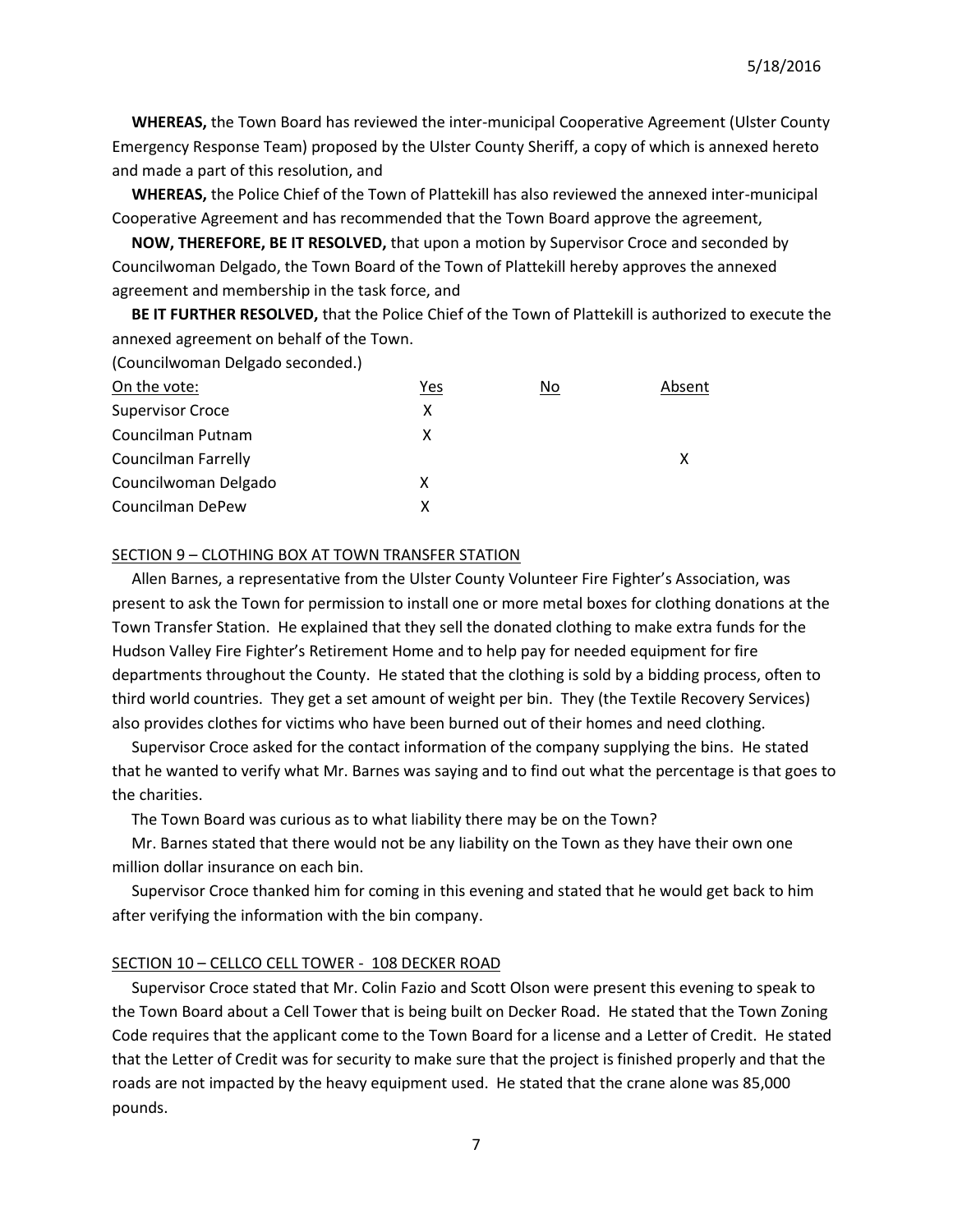Mr. Olson asked the Town Board to consider a Bond instead of a Letter of Credit as the Letter of Credit was more difficult to obtain and would cost them more money. A Bond is the cheaper alternative.

Supervisor Croce stated that he would have to speak with the Town Attorney on this matter.

 Supervisor Croce stated that as far as the licensing issue, he would have to side with our Town Attorney who has stated that there does not seem to be any expense on the part of the Town and it would not be proper to require a payment for something without a reason or expense.

 Mr. Olson stated that his company tries to work with the Town's as much as possible, however they feel that the FCC is the licensing agency, not the Town.

 Councilwoman Delgado and Councilman Putnam both stated that they would also side with Mr. Kellar's opinion.

 Mr. Olson stated that there should not be an issue with the installation and maintenance of the Tower as they already have an agreement with the property owner. He stated that with a Letter of Credit, the money just sits there.

 Supervisor Croce stated that a Letter of Credit can also get lost. If the Town doesn't keep track of it, it could expire and then we have nothing. The Bond would be something the Town would always have.

 Supervisor Croce asked them to forward all the information that they have so he can get it to the Town Attorney for review. He stated that he knew they needed these two items from the Town Board before they can obtain the final Planning Board approval. He stated that they also needed to get the weight of the vehicles to the Highway Superintendent so they can cover the use of the roadway too.

Mr. Olson and Mr. Fazio stated that they would get the information to the Supervisor.

#### SECTION 11 – THANK YOU TO GIRL SCOUTS FOR FLOWER BEDS

 Supervisor Croce stated that he wanted to thank the Highway Superintendent's secretary, Linda Byrnes, for coordinating with the Girl Scouts to do the planting of flowers in front of the Town Hall. There are some permanent plantings, some flowers and mulch has been put around them. For a long time there was just dirt, but now it looks great and she makes sure everything gets watered on a regular basis. He stated that the next time anyone sees Linda; they should thank her for making the front of the Town Hall beautiful for spring. And thank you too, to the two Girl Scout groups who came and helped do all the planting.

#### SECTION 12 – PUBLIC HEARING DATE FOR ANNUAL STORMWATER REPORT – MS4

Supervisor Croce made a motion to authorize the Town Clerk to publish the Legal Notice for the Public Hearing on the Annual Stormwater Report – MS4 on Wednesday, June 1, 2016 at 7:00 PM at the Plattekill Town Hall.

Councilwoman Delgado seconded.

On the vote: all ayes.

#### SECTION 13 – VOUCHERS

\* Councilman DePew made a motion to pay the Voucher Detail Report dated 5/18/2016, which includes: the General Fund amount of \$28,208.39, the Highway Fund amount of \$8,799.72, the Drainage District amount of \$1,077.50, and the Trust & Agency amount of \$6,843.00 for a total amount of